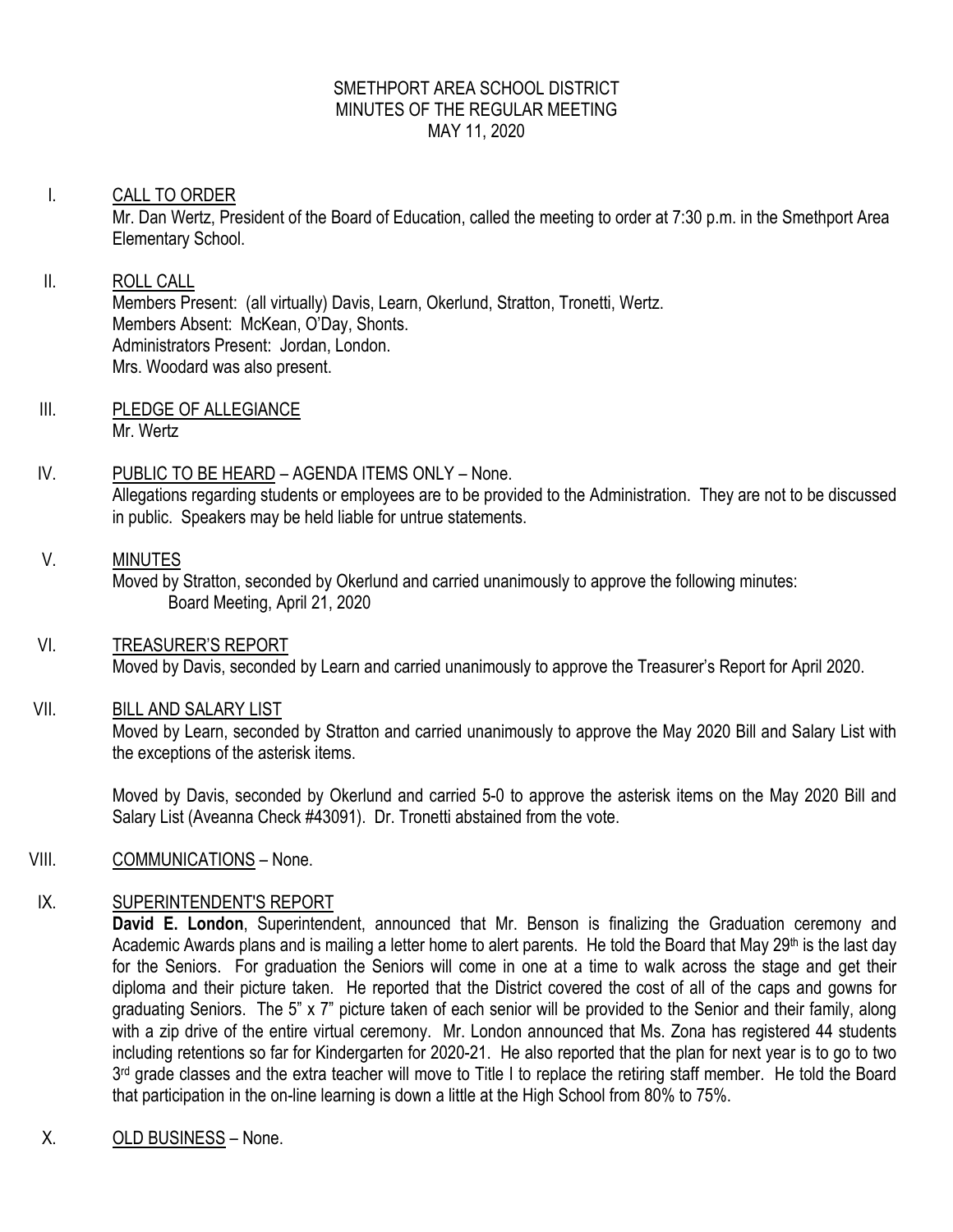#### XI. NEW BUSINESS

(Any new hires under New Business are hired subject to the restriction that the hire will not be finalized unless all of the ACT 168 requirements relative to provisional employment have been met. He/She shall not be permitted to work with or have direct contact with children until all of the mandates of ACT 168 of 2014 have been compiled and the results are determined to be satisfactory to the District).

1. Moved by Learn, seconded by Davis and carried unanimously to approve the following Winter Sports Coach(es) for the 2020-21 school year: *The following stipulations shall apply to all supplemental positions and hires for the summer of 2020 and the 2020-2021 School Year. If the temporary work position, extra hours, season or activity is not completed, these positions will be paid on a pro-rated basis from the first date of student-involved activities/work until the end of the activity/work. SASD will consider any future guidance on supplemental pay that clarifies an appropriate direction related to paying supplemental positions for activities not completed.*

2. Moved by Okerlund, seconded by Davis and carried unanimously to approve the following District Supplemental Positions for the 2020-21 school year: *The following stipulations shall apply to all supplemental positions and hires for the summer of 2020 and the 2020-2021 School Year. If the temporary work position, extra hours, season or activity is not completed, these positions will be paid on a pro-rated basis from the first date of student-involved activities/work until the end of the activity/work. SASD will consider any future guidance on supplemental pay that clarifies an appropriate direction related to paying supplemental positions for activities not completed.*

- 3. Moved by Davis, seconded by Stratton and carried unanimously to approve the appointment of Buffamante Whipple Buttafaro, P.C. as School Auditor for a proposed estimated fee of \$21,050 to audit the fiscal year ended June 30, 2020 plus an estimated fee of \$1,200 for review of the AFR as required by PDE. (The proposal assumes a Federal Single Audit will be required.)
- 4. Moved by Learn, seconded by Okerlund and carried unanimously to approve the appointment of Dr. Laemmer as School Dentist for the 2020-21 school year at \$15.00/student exam.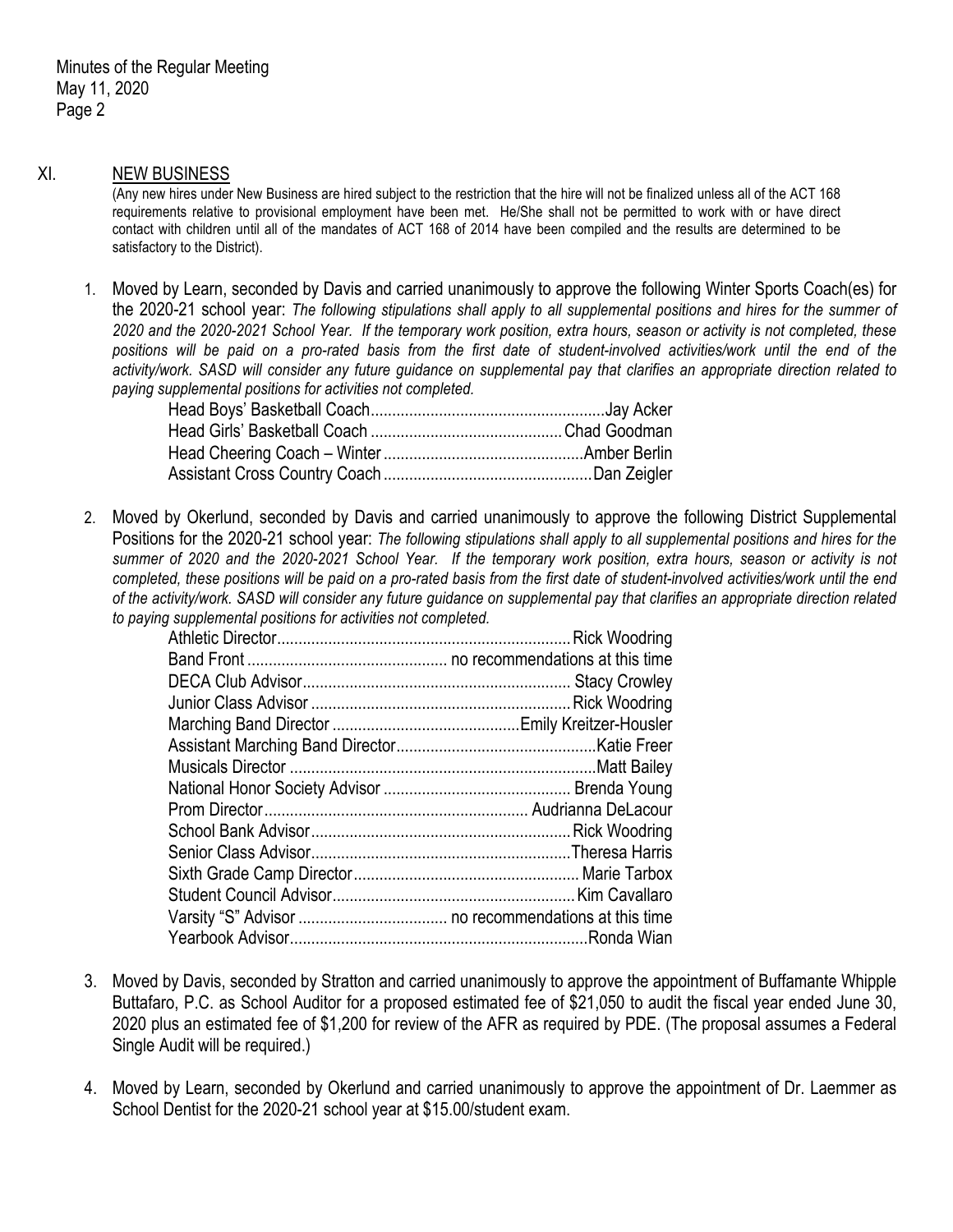Minutes of the Regular Meeting May 11, 2020 Page 3

- 5. Moved by Davis, seconded by Stratton and carried unanimously to approve UPMC Cole for school physician services for the 2020-21 fiscal year at a rate of \$18.00 per physical and \$100 per football game. (increase of \$1.50 per physical)
- 6. Moved by Learn, seconded by Davis and carried unanimously to approve the following depositories for the 2020-21 fiscal year:

Hamlin Bank & Trust **PLGIT** Northwest Savings Bank PSDLAF

PA Invest **Bank of New York/Mellon Trust Co** 

Mr. Learn realized he should have abstained from this vote, so he asked the Board if it could be rescinded and the vote taken again.

Moved by Davis, seconded by Stratton and carried unanimously to rescind the original motion for Item # 6 regarding the depositories for 2020-21.

Moved by Tronetti, seconded by Okerlund and carried 5-0 to approve the list of depositories listed above for the 2020-21 fiscal year. Mr. Learn abstained from the vote.

7. Moved by Davis, seconded by Okerlund and carried unanimously to approve the following Special Education Teachers for the ESY program scheduled for July 2020: *The following stipulations shall apply to all supplemental positions and hires for the summer of 2020 and the 2020-2021 School Year. If the temporary work position, extra hours, season or activity is not completed, these positions will be paid on a pro-rated basis from the first date of student-involved activities/work until the end of the activity/work. SASD will consider any future guidance on supplemental pay that clarifies an appropriate direction related to paying supplemental positions for activities not completed.*

Jacey Duzick-Forness Shawna Wolfgang Brittany Ginkel

8. Moved by Davis, seconded by Tronetti and carried unanimously to approve the following Special Education Aides for the ESY program scheduled for July 2020: *The following stipulations shall apply to all supplemental positions and hires for the summer of 2020 and the 2020-2021 School Year. If the temporary work position, extra hours, season or activity is not completed, these positions will be paid on a pro-rated basis from the first date of student-involved activities/work until the end of the activity/work. SASD will consider any future guidance on supplemental pay that clarifies an appropriate direction related to paying supplemental positions for activities not completed.*

| DiAnn Cox        | Colleen McClain      |
|------------------|----------------------|
| Jody Fitzsimmons | <b>Brittany Rose</b> |

- 9. Moved by Tronetti, seconded by Learn and carried unanimously to approve Brittany Ginkel as a Special Education Teacher – HS Life Skills 7-12 for the 2020-21 school year at Category IV, Step 1 effective August 21, 2020.
- 10. Moved by Okerlund, seconded by Tronetti and carried unanimously to approve the following as Substitute Summer Help for the Custodial / Maintenance Department at a rate of \$8.50/hour: *The following stipulations shall apply to all supplemental positions and hires for the summer of 2020 and the 2020-2021 School Year. If the temporary work position, extra hours, season or activity is not completed, these positions will be paid on a pro-rated basis from the first date of studentinvolved activities/work until the end of the activity/work. SASD will consider any future guidance on supplemental pay that clarifies an appropriate direction related to paying supplemental positions for activities not completed.*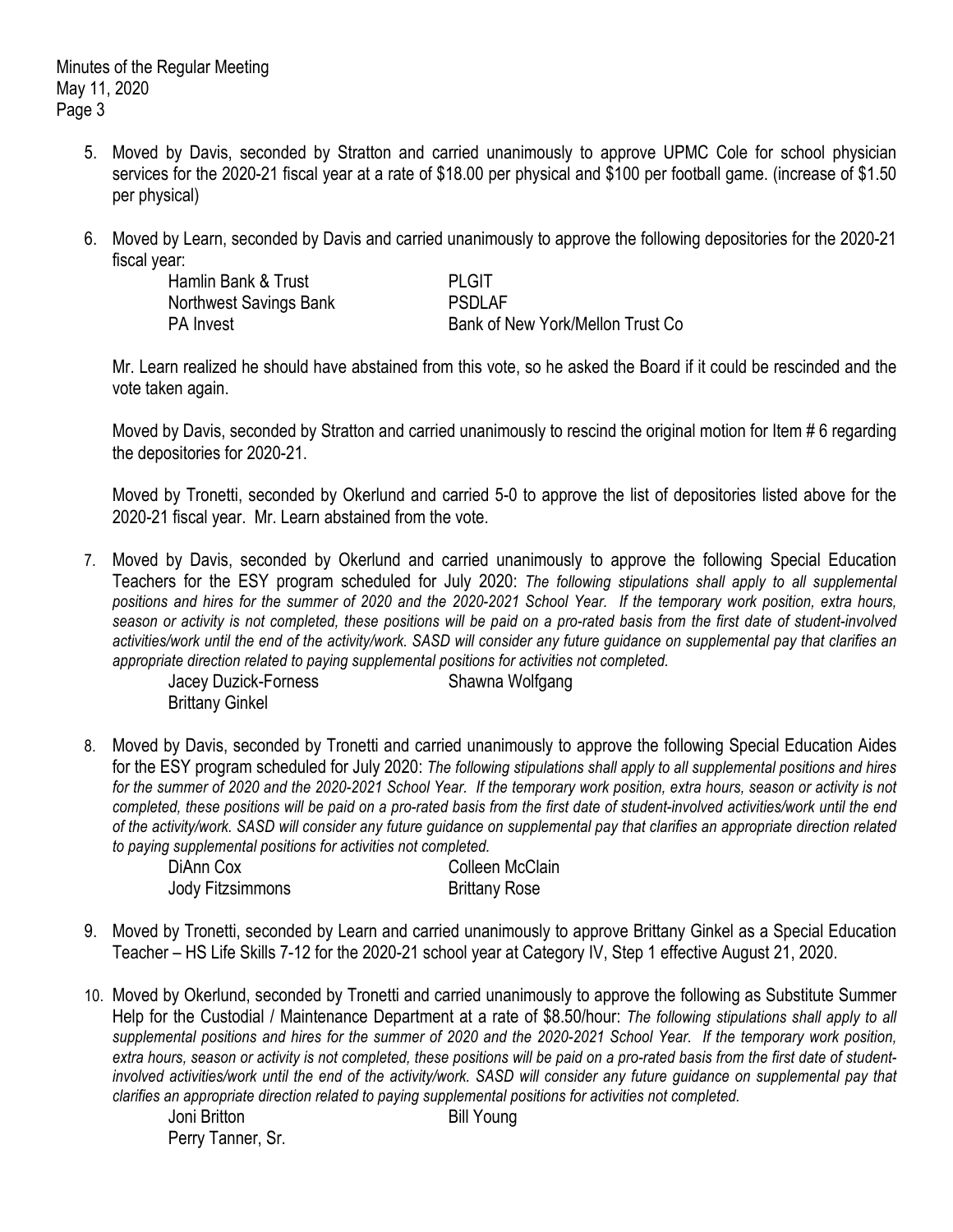- 11. Moved by Davis, seconded by Stratton and carried unanimously to approve up to twenty (20) additional hours for each of the nurses, Mrs. Costa and Mrs. Colley for the summer of 2020 to implement the immunization requirements at their per diem rates. *The following stipulations shall apply to all supplemental positions and hires for the summer of 2020 and the 2020-2021 School Year. If the temporary work position, extra hours, season or activity is not completed, these positions will be paid on a pro-rated basis from the first date of student-involved activities/work until the end of the activity/work. SASD will consider any future guidance on supplemental pay that clarifies an appropriate direction related to paying supplemental positions for activities not completed.*
- 12. Moved by Learn, seconded by Okerlund and carried unanimously to approve Shane Locke and Doug Rose for Summer Technology help for up to 25 days total at a rate of \$125/day. *The following stipulations shall apply to all supplemental positions and hires for the summer of 2020 and the 2020-2021 School Year. If the temporary work position, extra hours, season or activity is not completed, these positions will be paid on a pro-rated basis from the first date of studentinvolved activities/work until the end of the activity/work. SASD will consider any future guidance on supplemental pay that clarifies an appropriate direction related to paying supplemental positions for activities not completed.*
- 13. Moved by Davis, seconded by Okerlund and carried unanimously to approve the list of Seniors for graduation pending completion of all graduation requirements.
- 14. Moved by Stratton, seconded by Tronetti and carried unanimously to approve a tentative Proposed General Fund Budget for the 2020-21 fiscal year in the amount of \$15,678,358.
- 15. Moved by Stratton, seconded by Tronetti and carried unanimously to approve the Seneca Highlands I.U.9 General & Janitorial Co-op Bid orders for the 2020-21 school year:

| <b>General Supplies</b>          | Total          | <b>Janitorial Supplies</b>     | Total          |  |
|----------------------------------|----------------|--------------------------------|----------------|--|
| <b>Contract Paper Company</b>    | \$10,956.60    | Clearfield Wholesale           | 310.90         |  |
| Joshen                           | 36.29<br>\$    | <b>DeSantis</b>                | 1,910.00<br>S. |  |
| <b>Kurtz Brothers</b>            | 5,000.88       | Interboro Packaging            | 29.80          |  |
| Nat'l Art & School Supply        | 8,066.94<br>\$ | Janitors Supply                | 574.80         |  |
| <b>Pyramid School Supply</b>     | 7,917.42<br>S. | Joshen                         | 1,675.53<br>S. |  |
| <b>Quill Corporation</b>         | 4,131.79<br>\$ | <b>Pyramid School Supply</b>   | 51.00          |  |
| <b>School Specialty</b>          | \$3,298.40     | <b>Quill Corporation</b>       | 252.00         |  |
| <b>Grand Total</b>               | \$39,408.32    | <b>Grand Total</b>             | \$4,804.03     |  |
| (\$5,169.88 increase from 19-20) |                | (\$458.91 increase from 19-20) |                |  |

- 16. Moved by Tronetti, seconded by Okerlund and carried unanimously to approve the 2020-21 Seneca Highlands Career and Technical Center Operating Budget in the amount of \$2,267,654. (Our estimated share is \$189,472).
- 17. Moved by Tronetti, seconded by Stratton and carried unanimously to approve a contract with Seneca Highlands I.U. 9 for Special Education Support Services for the 2020-21 school year for an estimated amount of \$28,035.
- 18. Moved by Learn, seconded by Tronetti and carried unanimously to approve an agreement with CARE for Children for Occupational Therapy, Physical Therapy, and Speech Services for the 2020-21 school year (No increase in rates).
- 19. Moved by Tronetti, seconded by Okerlund and carried unanimously to authorize Mr. London to take action on the High School roof replacements once they are finalized with subsequent approval in June.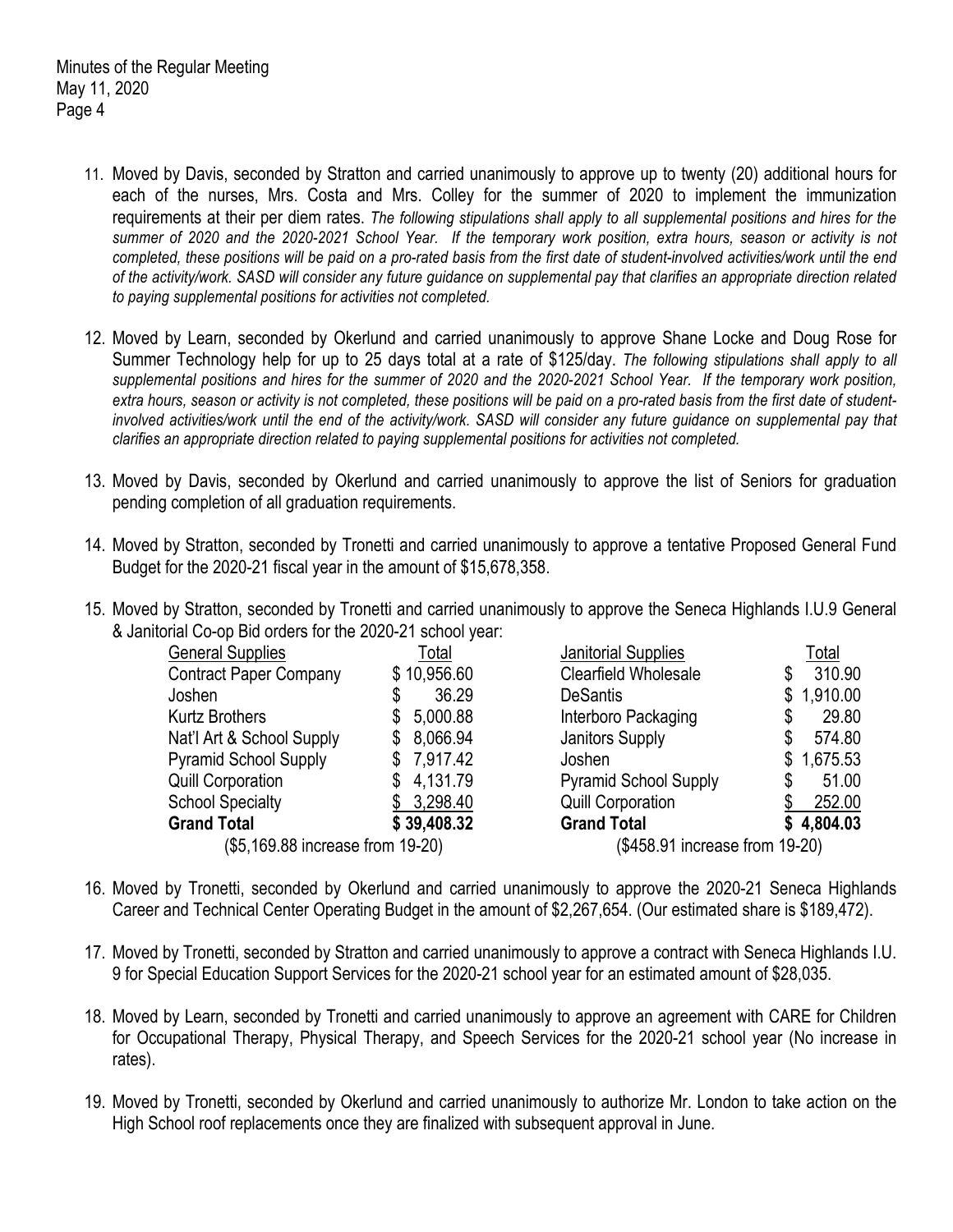- 20. Moved by Davis, seconded by Stratton and carried unanimously to approve a one-year renewal with Nutrition Inc. for the 2020-21 school year.
- 21. Moved by Learn, seconded by Davis and carried 5-0 to approve an agreement with Aveanna Healthcare for substitute nurses for the 2020-21 school year. Dr. Tronetti abstained from the vote.
- 22. Moved by Okerlund, seconded by Tronetti and carried unanimously to appoint Crystal Woodard as School Board Treasurer for the 2020-21 fiscal year at a salary of \$1,000.
- 23. Moved by Tronetti, seconded by Stratton and carried unanimously to approve a change order for Sport Floors Inc. in the amount of \$1,425 to provide enhanced color and lettering to the gym floor refinishing project. (Total project cost \$28,893).
- 24. Moved by Davis, seconded by Tronetti and carried unanimously to support the SASD application to the PA Department of Education for a Continuity of Education Equalization Grant in the amount of \$5,500.
- 25. Moved by Stratton, seconded by Learn and carried unanimously to support the SASD application to the PA Emergency Management Agency for Grants to assist with expenses related to the pandemic situation of 2020 in an amount TBD.

#### **INFORMATION ITEMS:**

- $\triangleright$  May 4 8, 2020 is Teacher and Staff Appreciation Week with May 5<sup>th</sup> being Teacher Appreciation Day.
- $\triangleright$  May 6 12, 2020 is School Nurses Week with May 6<sup>th</sup> being School Nurses Day.
- Jacey Duzick-Forness requested and was granted a transfer to H.S. Learning Support Teacher effective August 21, 2020.

#### **COMMENDATIONS**:

 Congratulations to Chase Trask for being named Seneca Highland CTC Student of the Week. Chase is a Networking and Security shop student at the CTC.

**NOTE:** Executive Session may be held between tonight's meeting and the next board meeting.

Mr. Wertz announced that the Board met in Executive Session tonight briefly to discuss a personnel matter.